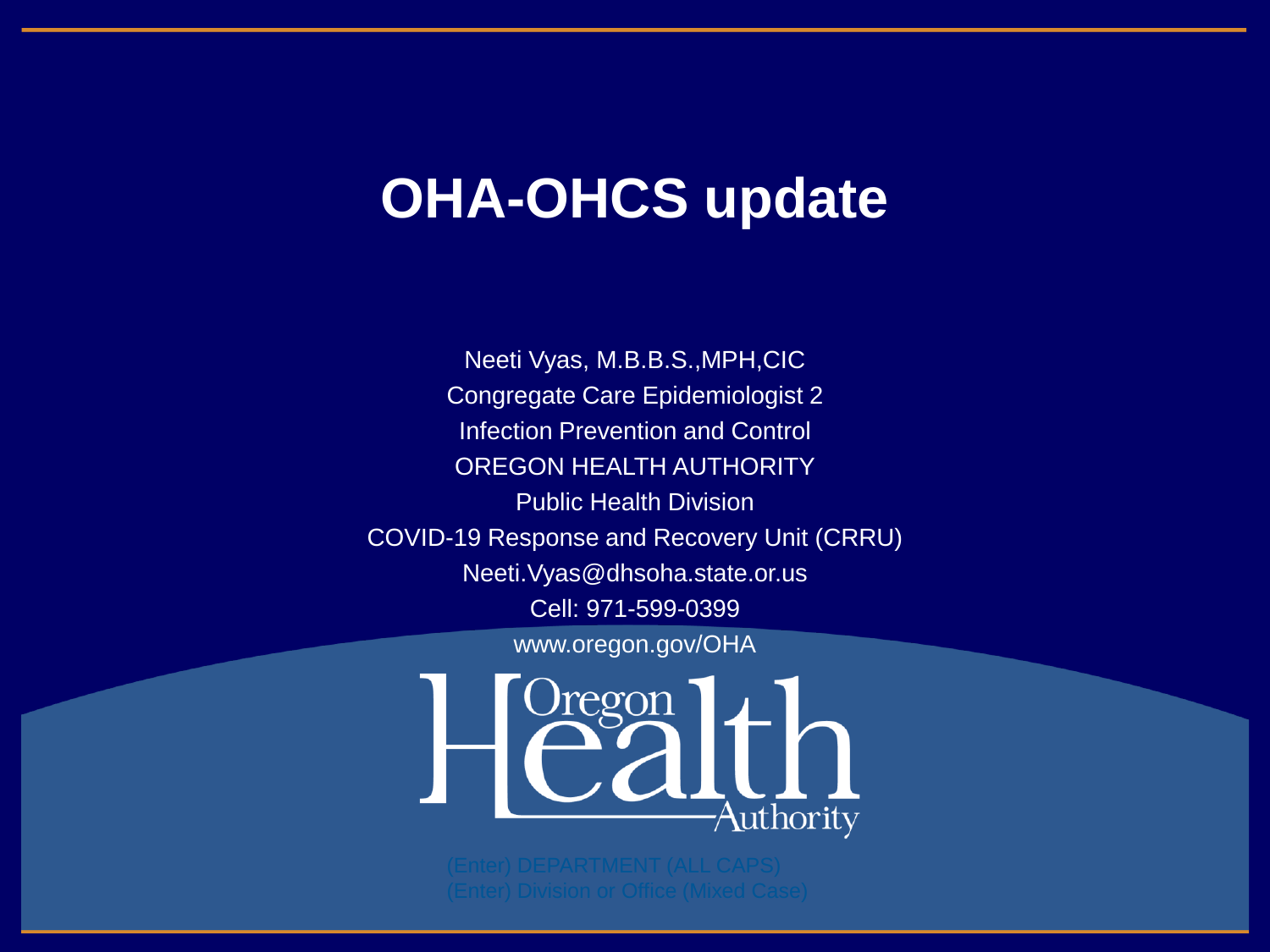### **Strategies to Support Staffing**

- Provide training and educational materials related to COVID-19 for staff and volunteers.
- When possible, minimize face-to-face interactions with clients for staff members who are not up to date on COVID-19 vaccination.
- Develop and use contingency plans for increased absenteeism caused by employee illness or by illness in employees' family members. These plans might include extending hours, cross-training current employees, or hiring temporary employees.
- Prepare to support case investigation and contact tracing activities in collaboration with local health departments.

(Enter) DEPARTMENT (ALL CAPS) (Enter) Division or Office (Mixed Case)

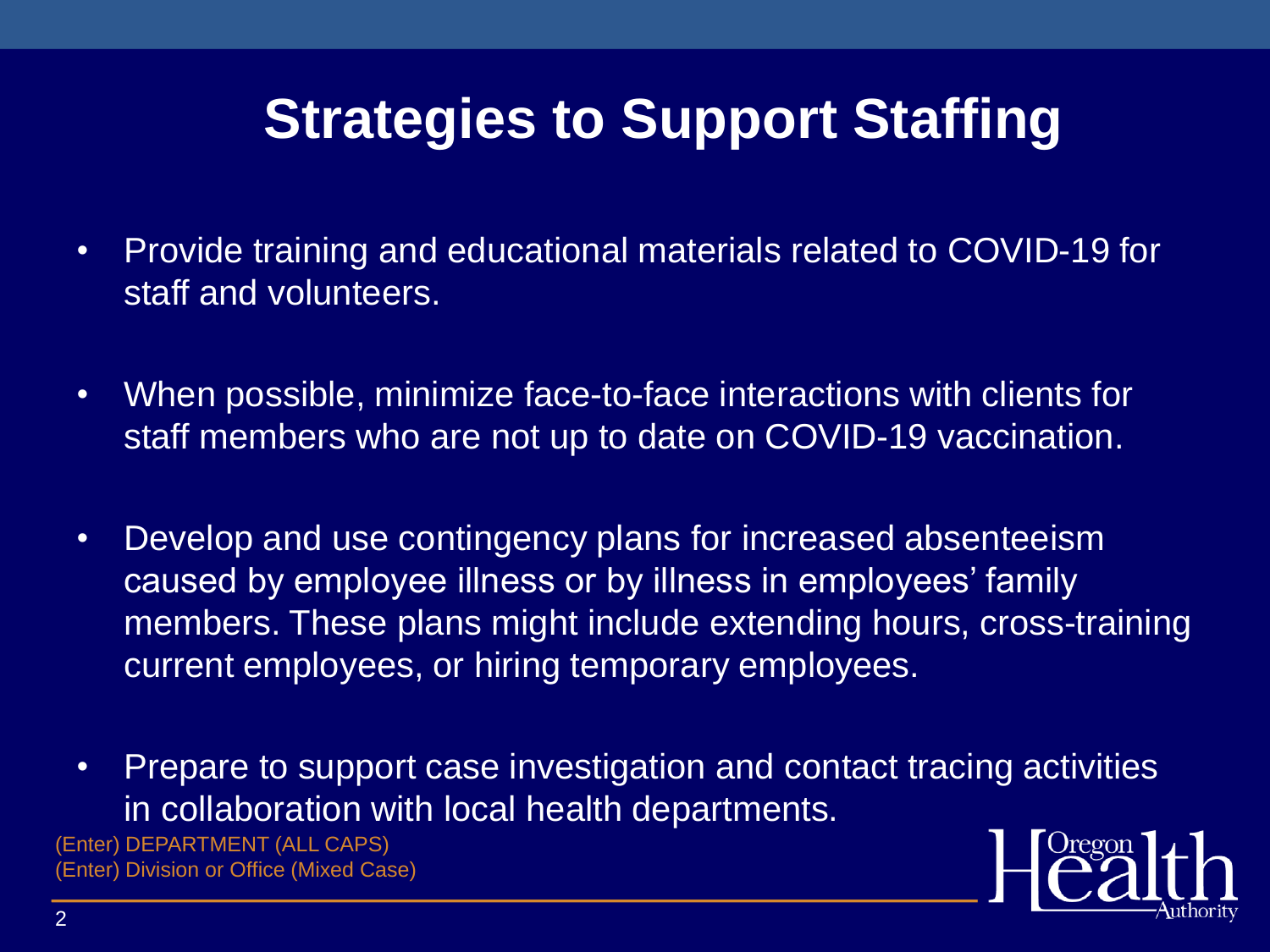#### **Strategies to Support Staff**

- Regardless of vaccination status, assign outreach staff and volunteers who are at increased risk for severe illness from COVID-19 to duties that do not require them to interact with clients in person.
- Outreach staff and volunteers should review stress and coping resources for themselves and their clients during this time

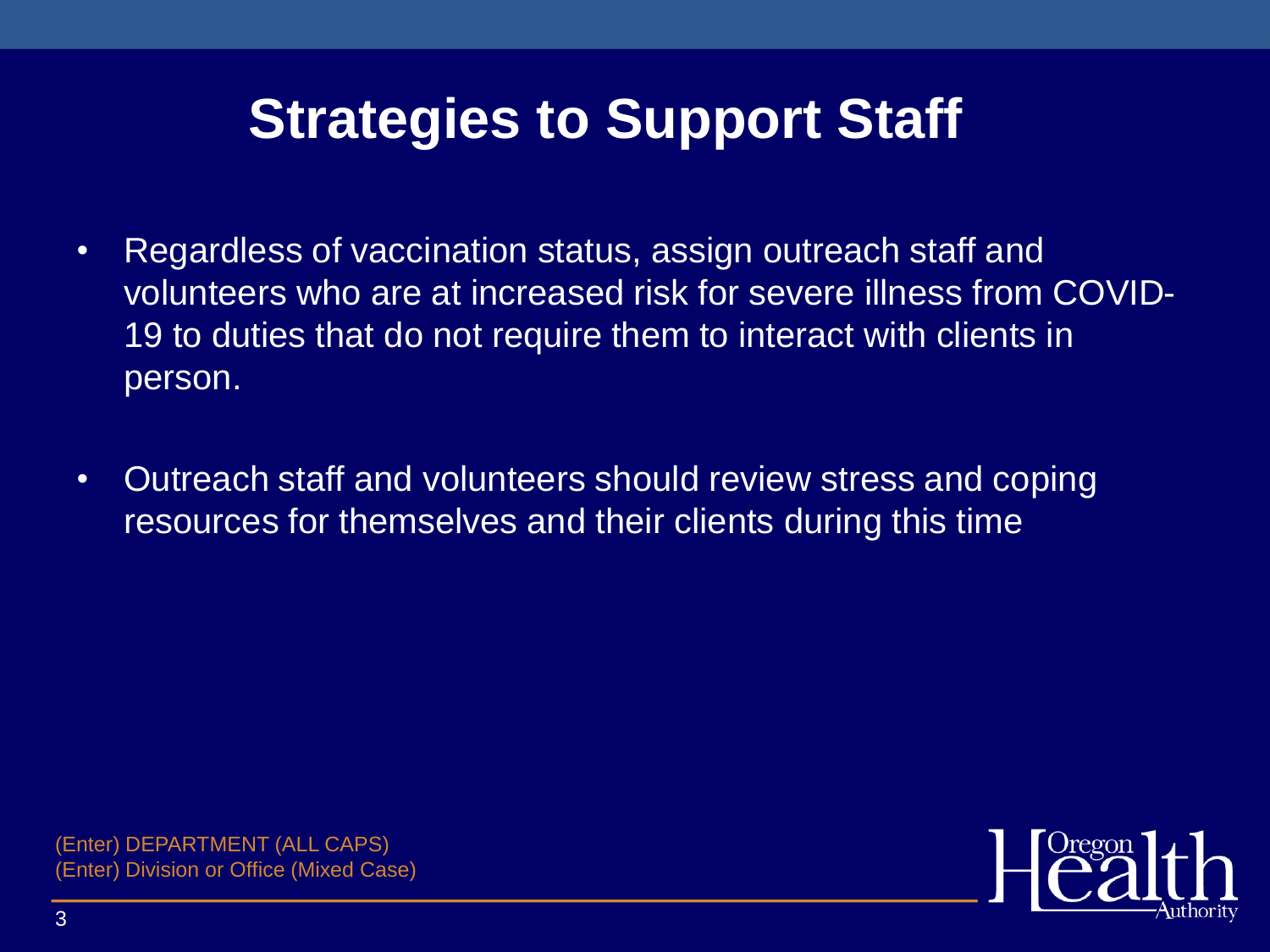## **Staffing Support**

- Encourage staff and volunteers to get vaccinated and boosted as soon as possible and stay up to date on vaccinations.
- Advise staff who are not up to date on COVID-19 vaccination to maintain 6 feet of distance while interacting with clients, staff, and volunteers, where possible.
- Require outreach staff to wear well-fitting masks or respirators when working in public settings or interacting with clients. They should still maintain a distance of 6 feet from each other and clients, even while wearing masks.

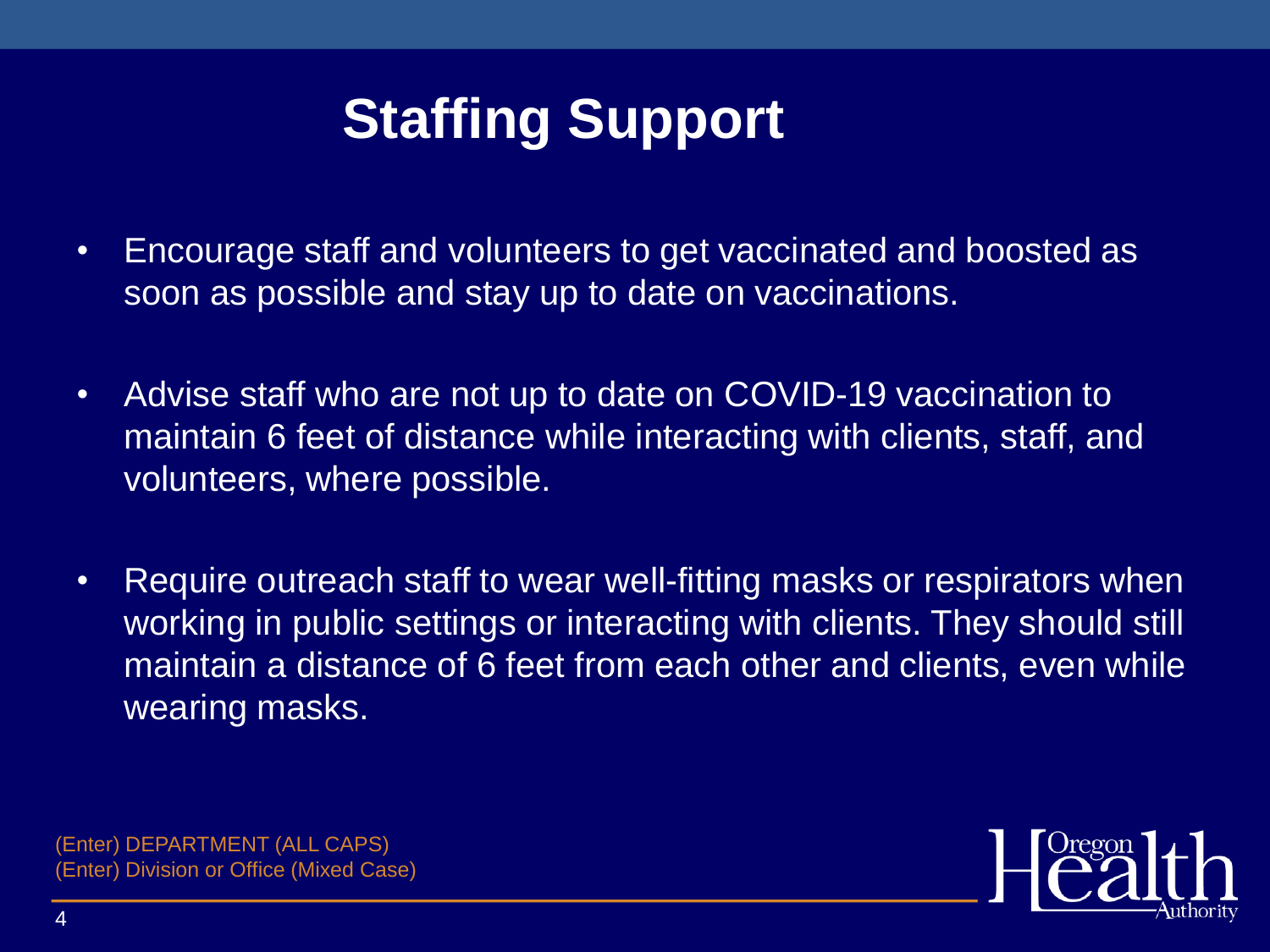# **Shortening Isolation and Quarantine (Best practice-10days)**

- Examples of when quarantine/isolation durations might be shortened:
- Staffing shortages threaten to compromise the continuity of essential operations.
- There is insufficient space to quarantine or isolate all residents who have been exposed or infected for the full recommended 10-day periods.
- Resources are constrained and the facility has been deemed to be at lower risk for transmission based on facility or client characteristics (e.g., a shelter where individual rooms are available and clients are not at high risk for severe outcomes)

(Enter) DEPARTMENT (ALL CAPS) (Enter) Division or Office (Mixed Case)

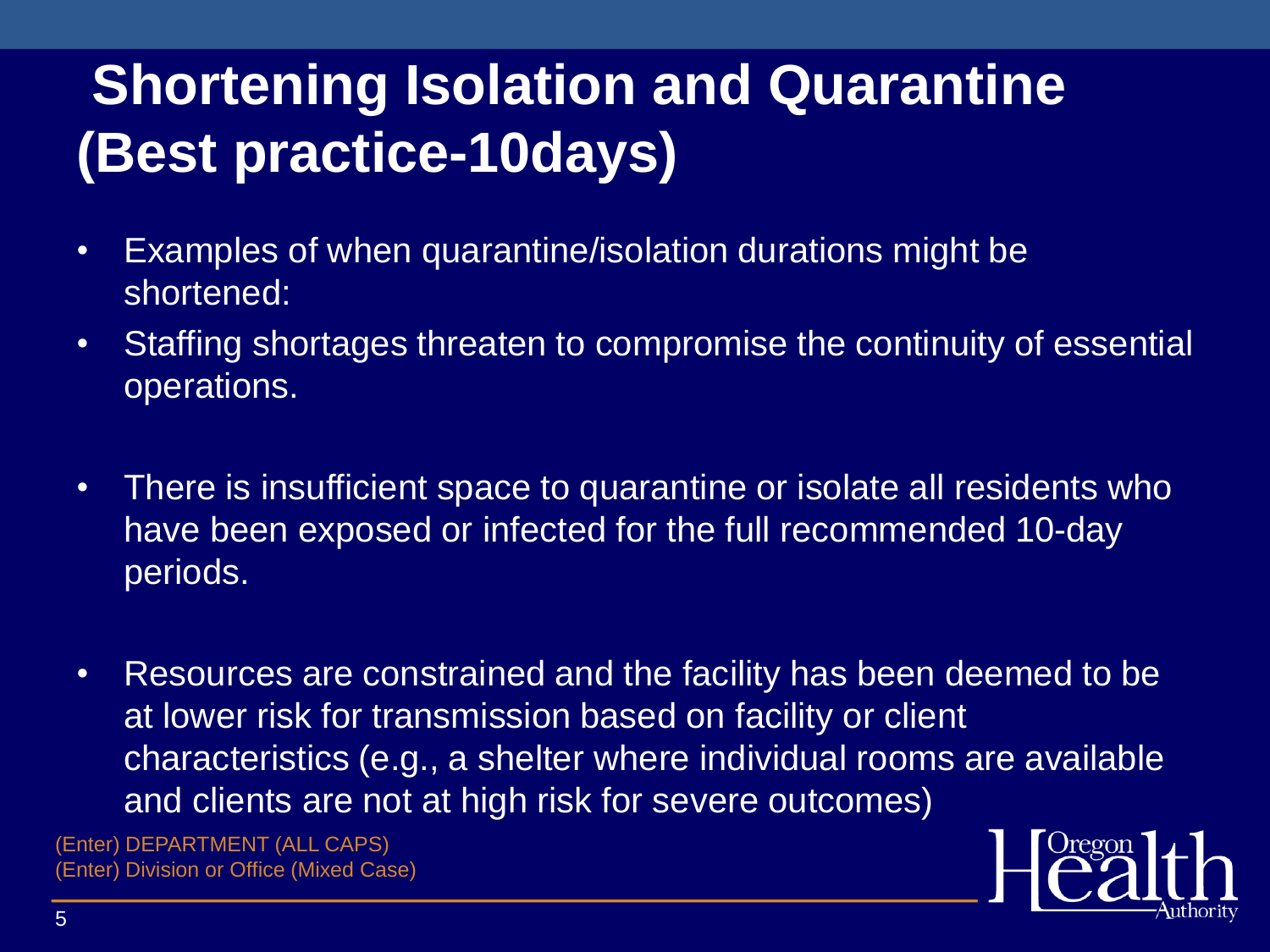## **Masking**

- OHA will lift the indoor mask requirement no later than March 31, 2022.
- [OHA has no current plans to lift mask requirements in health care](https://secure.sos.state.or.us/oard/viewSingleRule.action?ruleVrsnRsn=286317)  facilities.
- Some people may choose to continue wearing masks.
- Health experts strongly recommend people at high risk of severe disease and hospitalization continue to wear masks in indoor public settings, including people:
	- Who are unvaccinated.
	- With compromised immune systems.
	- With underlying health conditions.
	- Are 65 and older.

**Enter) DEPARTMENT (ALL CAPS)** CONCIS at high risk of severe disease. (Enter) Division or Office (Mixed Case)

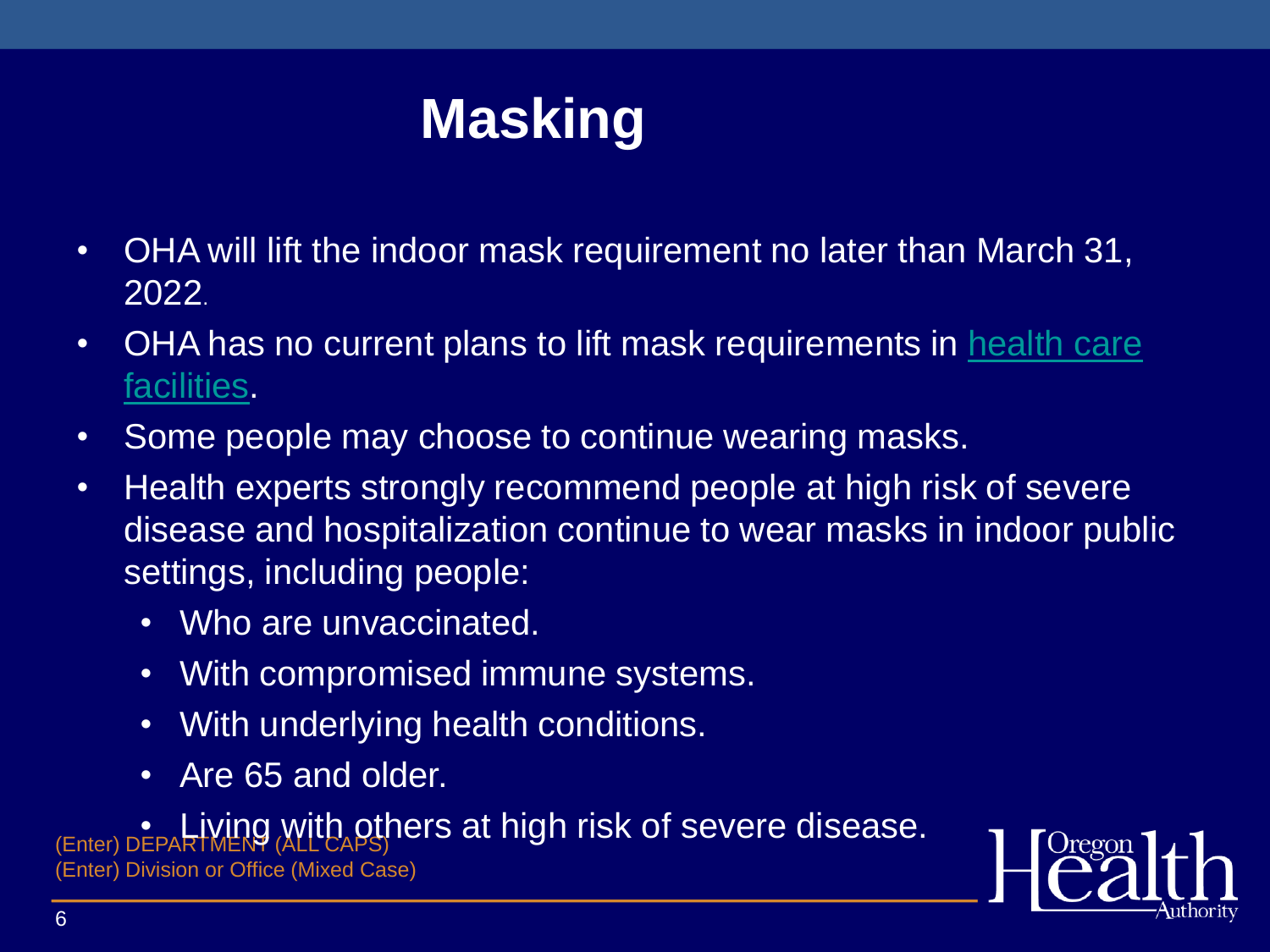## **Masking**

- By March 31, COVID-19 transmission should be low enough for mask requirements to be lifted safely, without jeopardizing hospital capacity or in-person classroom learning.
	- Hospitalizations are projected to have dropped below 400 patients with COVID-19 per day by March 31; this is the level where we were prior to the Omicron surge.
- Lifting mask requirements no later than March 31 supports local decision-making, guided by science and data and the communities being served. As we learn to live with this virus, it will be important for local leaders and school districts to make informed decisions about what layered mitigation measures are needed based on the levels of COVID-19 in their communities.

(Enter) DEPARTMENT (ALL CAPS) (Enter) Division or Office (Mixed Case)